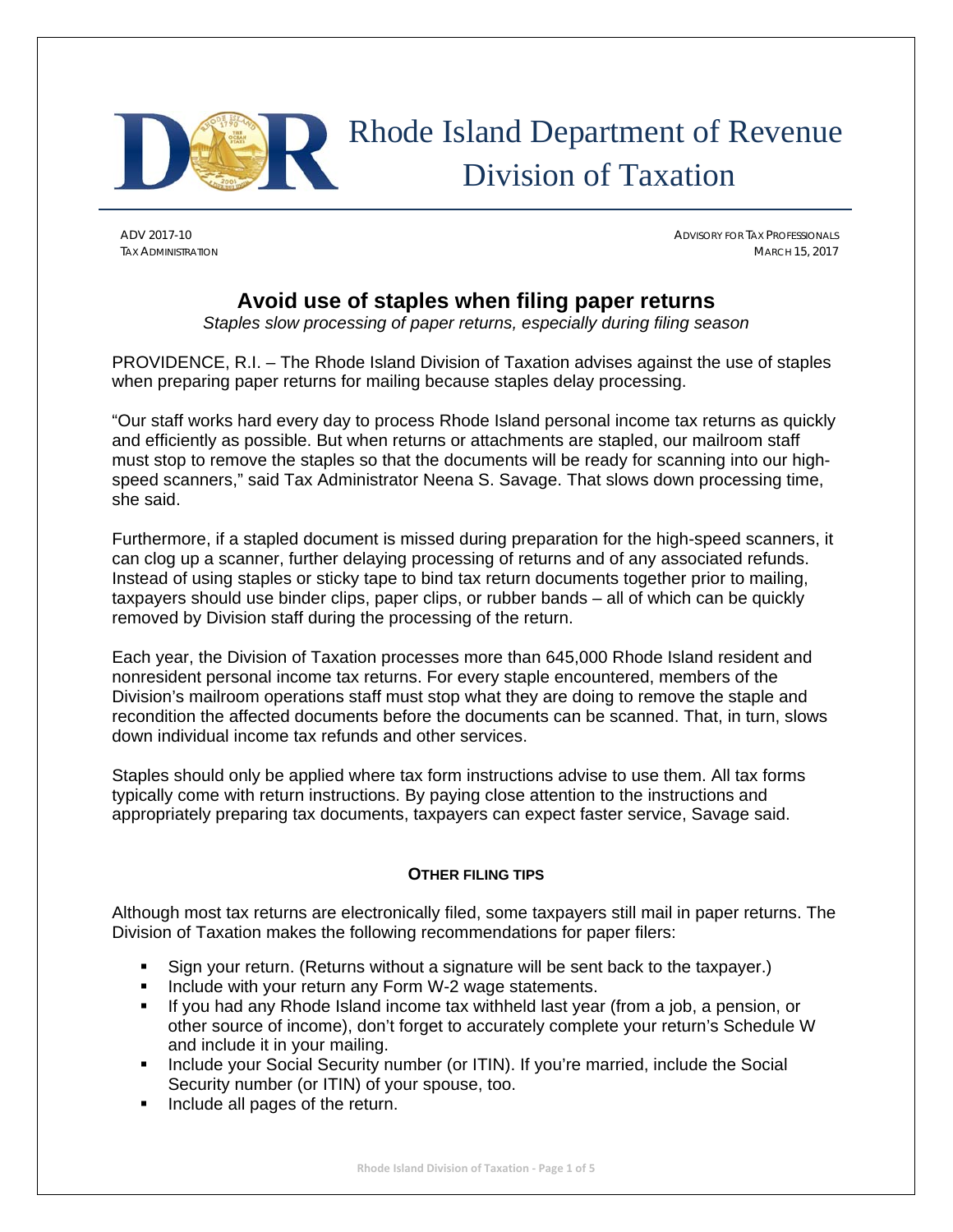- Use a standard-size envelope.
- Keep folding of the return to a minimum, to ease in processing.
- Include with the return only the required documents as shown in the instructions. (For example, do not include birth certificates.)

Another point to remember: So far this season, some paper filers have included their Form W-2 wage statements but not Schedule W. In other instances, some paper filers have included their Schedule W but not their Form W-2 wage statements. All of the documents should be included.

#### **E-FILING RECOMMENDED**

The Rhode Island Division of Taxation continues to strongly recommend that tax preparers and taxpayers file Rhode Island returns electronically. E-filing is faster, more efficient, results in fewer errors, and generates refunds more quickly. Furthermore, e-filing is the only way you can have your refund deposited directly into your bank or credit union account. (Direct deposit is not available for paper filing.) In addition, preparers are subject to an e-filing mandate under Rhode Island General Laws § 44-1-31.1 and Division of Taxation Regulation ELF 09-01.

"So far this season, we're seeing an increase in e-filed returns and a decrease in paper returns," Savage said. "For the comparatively small number of taxpayers who do file on paper, we request that they not use staples and instead use binder clips, paper clips, or rubber bands to fasten tax documents together prior to mailing," she said.

#### **TAX FORMS, INSTRUCTIONS**

A number of tax forms, instructions, and related schedules and other materials are available online at the Division of Taxation website: http://www.tax.ri.gov/taxforms/. To order forms, call (401) 574-8970. When calling, please leave a clear, detailed, message with your name, address, and the name and number of the forms that you are requesting. To order by email, use the following address: tax.forms@tax.ri.gov.

Tax preparers and taxpayers can pick up forms and instructions, or make payments or ask questions, at the Division of Taxation office at One Capitol Hill, Providence, R.I. The office is typically open to the public from 8:30 a.m. to 3:30 p.m. business days. Keep in mind that call volume and visitor volume is highest during filing season.

#### **FILING DEADLINE TONIGHT FOR SOME BUSINESS ENTITIES**

The Division of Taxation reminds tax professionals and taxpayers that tonight is the filing deadline for calendar-year partnerships and certain other entities.

For example, as a result of changes in federal and Rhode Island law, calendar-year partnerships, which formerly filed in April, now must file in March.

The entities with a filing deadline of tonight, March 15, 2017, also may obtain a six-month extension, allowing for an extended due date of September 15, 2017.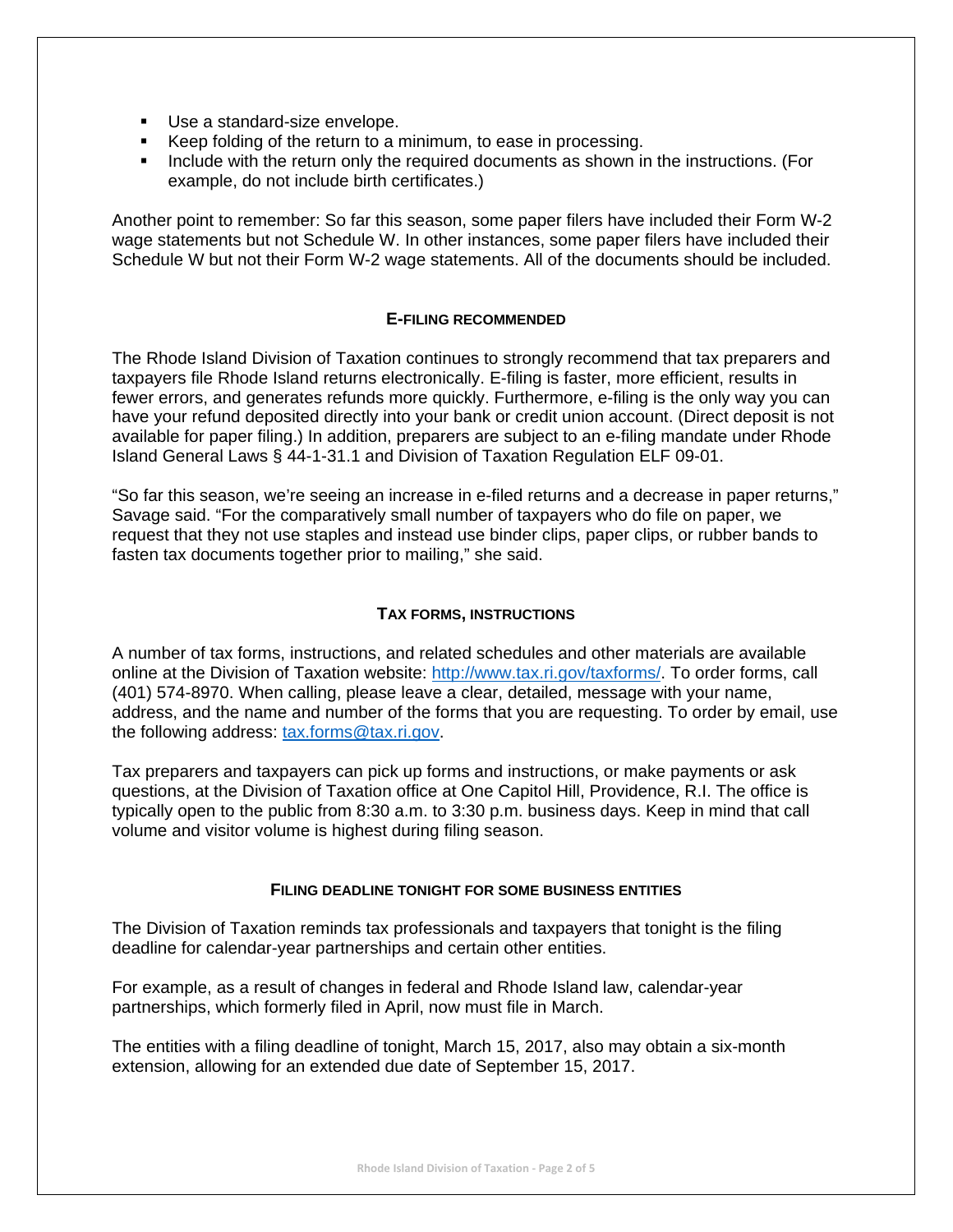The following table shows the March filing deadline and the September extended due date for a number of business entities and tax types.

| Due date of March 15, 2017, for calendar-year filers |                   |                |                    |  |  |  |
|------------------------------------------------------|-------------------|----------------|--------------------|--|--|--|
| Entity/tax type                                      | Form              | Due date       | Extended due date  |  |  |  |
| General partnerships                                 | RI-1065           | March 15, 2017 | September 15, 2017 |  |  |  |
| Limited partnerships                                 | RI-1065           | March 15, 2017 | September 15, 2017 |  |  |  |
| Limited liability companies                          | RI-1065           | March 15, 2017 | September 15, 2017 |  |  |  |
| Single-member LLC*                                   | RI-1065           | March 15, 2017 | September 15, 2017 |  |  |  |
| Subchapter S corporations                            | RI-1120S          | March 15, 2017 | September 15, 2017 |  |  |  |
| Withholding of pass-through entity                   | <b>RI-1096PT</b>  | March 15, 2017 | September 15, 2017 |  |  |  |
| Composite income tax return**                        | RI-1040C          | March 15, 2017 | September 15, 2017 |  |  |  |
| Political organization tax                           | <b>RI-1120POL</b> | March 15, 2017 | September 15, 2017 |  |  |  |

Formulas and deadlines for estimated taxes have not changed.

Deadlines apply to those treated as pass-through entities for federal tax purposes.

\* Single‐member limited liability company (SMLLC) uses same due date and extended due date as its owner. Table assumes owner is calendar‐year S corporation.

\*\* Dates also apply to filers of Form RI‐1040C‐NE.

#### **FILING ON EXTENSION**

Entities seeking an automatic six-month extension should use Form RI-7004 or Form BUS-EXT (depending on the entity). Keep in mind that it is an extension of the time to file, not of the time to pay; payments are still due on the original due date (even if the return is filed later).

The Division of Taxation does not accept e-filed extensions; they must be filed on paper. But there is a key exception: If you make an extension payment online, you don't need to send in an extension form. (See screenshot at right.) Use the following link: https://www.ri.gov/taxation/business/index.php.

Because extension requests must be made on paper, Rhode Island's corporate e-file mandate does not apply to extension requests. (Although the Division of Taxation does not accept e-filed extensions, the Division does accept – and does encourage – e-filed returns, including e-filed returns that are made on extension.)

| <b>State of Rhode Island</b><br><b>Business Taxes</b><br>DIVISION OF TAXATION  |  |  |
|--------------------------------------------------------------------------------|--|--|
| <b>RI Business Tax Filings</b><br>Sign in<br>Rhode Island Identification No. * |  |  |
| (11-digit number)                                                              |  |  |
| Password ·<br>(case sensitive)                                                 |  |  |
| <b>SIGN IN</b>                                                                 |  |  |

#### **ESTIMATED TAX PAYMENTS**

Keep in mind that C corporations subject to the corporate income tax (also known as the business corporation tax) must pay tax during 2017 to cover their 2017 tax liability.

The amounts and due dates of the installments are as follows: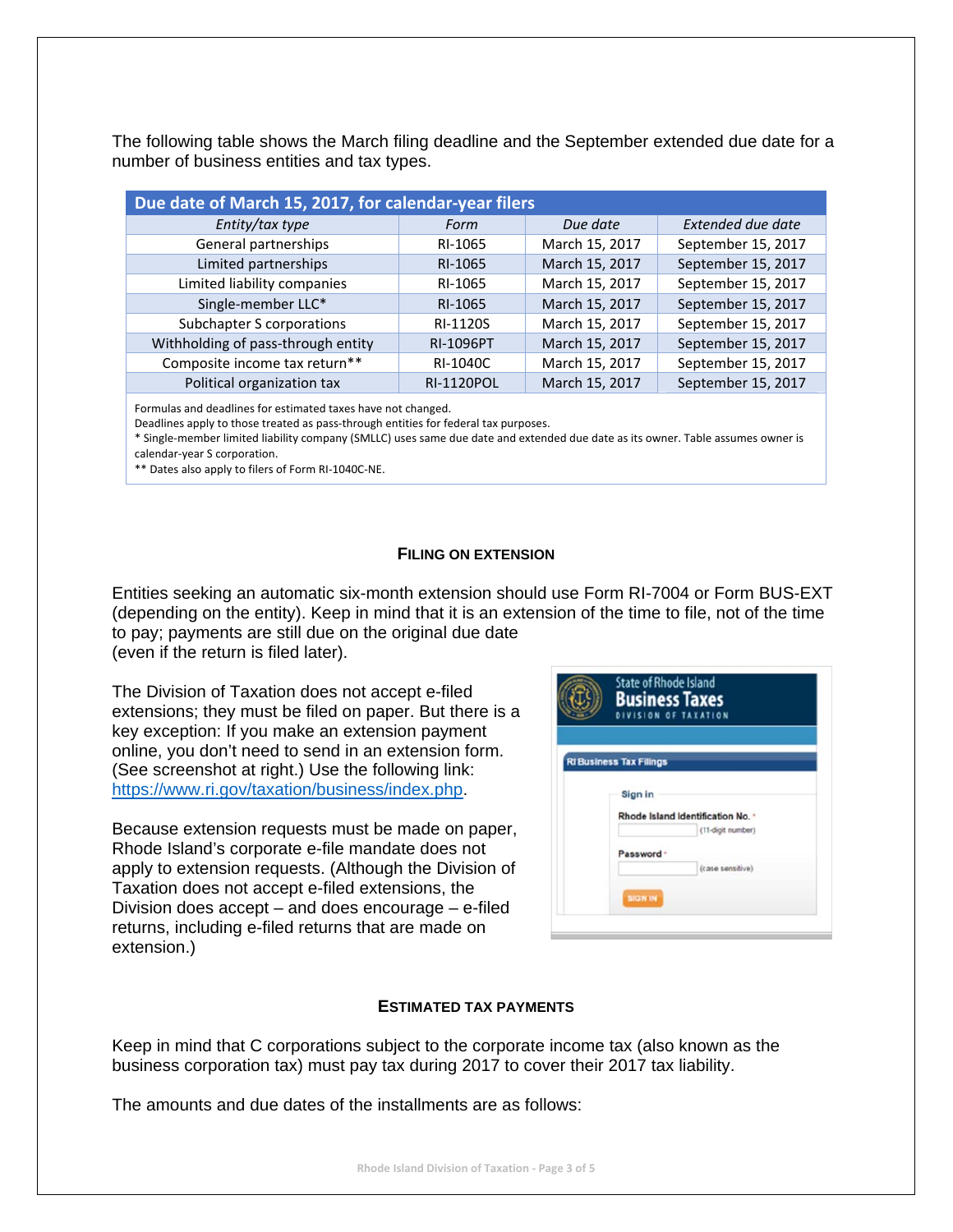- 40 percent by March 15 for calendar-year filers.
- 60 percent by June 15 for calendar-year filers.

March 15 is also the deadline for the first estimated payment of the year for calendar-year filers of the following:

- **bank deposits tax.**
- **bank excise tax.**
- **EXECUTE:** insurance gross premium tax.
- **public service corporation gross earnings tax.**
- Rhode Island political organization taxes.

Additional details are available on forms corresponding to the various tax types. Forms and instructions are available for viewing or download at any time: http://www.tax.ri.gov/taxforms/. Note that deadlines for estimated and annual tax payments, and for returns, for surplus lines insurance brokers/licensees have not changed. See: http://go.usa.gov/x8mYW.

#### **PERSONAL INCOME TAX REFUND STATISTICS**

So far during this tax-filing season, the average Rhode Island personal income tax refund is \$557.35 for tax year 2016 returns (before interest and offset). That is an increase of 12.3 percent over the average of \$496.35 for tax year 2015 returns (before interest and offset) that were filed in the corresponding period last filing season.

The total dollar amount of refunds issued so far this season is up 21.9 percent, to more than \$119 million. The number of refunds issued so far this season is up 8.5 percent compared with the corresponding period last filing season.

| Rhode Island personal income tax refunds - year to date |                                               |                                               |           |  |  |  |
|---------------------------------------------------------|-----------------------------------------------|-----------------------------------------------|-----------|--|--|--|
|                                                         | Filing season 2016<br>(Tax year 2015 returns) | Filing season 2017<br>(Tax year 2016 returns) |           |  |  |  |
| Year-to-date number of refunds:                         | 197,059                                       | 213,850                                       | 8.5%      |  |  |  |
| Year-to-date total amount refunded:                     | \$97,809,825.05                               | \$119,189,792.84                              | $+21.9%$  |  |  |  |
| Year-to-date average refund:                            | \$496.35                                      | \$557.35                                      | $+ 12.3%$ |  |  |  |

Cumulative, year‐to‐date, tax year 2015 refunds processed through March 14, 2016, and tax year 2016 refunds processed through March 13, 2017. Numbers are before interest and offset, and do not include refunds for tax years other than those stated. Percentages may reflect rounding.

#### **PERSONAL INCOME TAX REFUND INFORMATION**

Before calling the Division of Taxation to check on the status of a Rhode Island personal income tax refund, use the agency's "Where's My Refund?" interactive online tool. It is available 24 hours a day, seven days a week.

Taxpayers and tax professionals use the secure website to find out if the Division of Taxation has received a return and whether any associated refund has been processed.